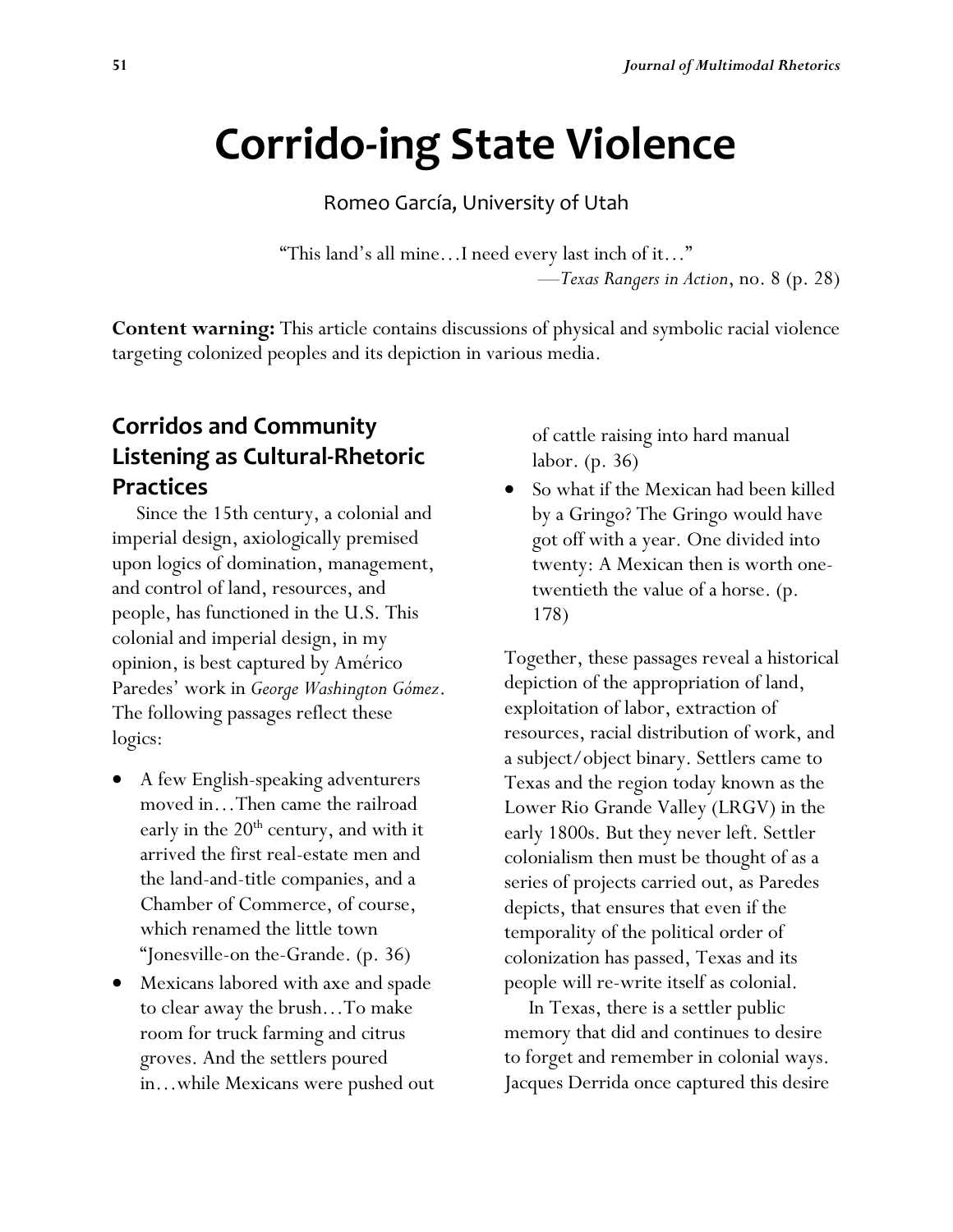(and the kind of literacy and rhetorical work needed to be carried out) in *Specters of Marx* when he spoke of Western conjuration practices: "let us make sure that in the future it [the specter] does not come back…in the future, said the powers of old Europe…it must not incarnate itself, either publicly or in secret" (p. 48). This kind of desire to forget is inextricably linked to literacy and rhetorical work, from classroom education to storytelling to ceremonial celebrations. Settler public memory resounds in characters such as K. Hank Harvey, as portrayed by Paredes, who as an invited keynote guest at a high school graduation, tells a population that is predominately Mexican:

May they [the graduating students] never forget the names of Sam Houston, James Bowie, and Davey Crockett. May they remember the Alamo where they go…When our forefathers rose on their hindlegs and demanded independence…when they arose with a mighty shout and forever erased Mexican cruelty and tyranny from this fair land. (p. 274)

Settler public memory desires to forget how the cruelty and tyranny of settlers both attempted to erase the "Other" from history (physically and historiographically) and emplace structures of management and control of land, resources, and people through a series of violent projects. Rather, settler public memory functions

through and with literacy and rhetorical work, as depicted in the scene above, to ensure a kind of ecological impact on humans of Texas. An impact, I argue, that ensures Texas will re-write itself as colonial (as in the colonial will traffic in the normative) as it forgets and remembers in colonial ways and confirms a haunting.

 Specters haunt Texas. Before becoming an academic and encountering influential figures such as Américo Paredes, Rolando Hinojosa, José Limón, and the Saldívar family, who also illuminated this reality, I had knowledge of this haunting from my community. I was born and raised in the LRGV where there is a different kind of literacy and rhetorical work at play. Work that reflects a kind of community expression of responsibility and justice that seeks, without certainty, to create a space for and to give back speech to specters that haunt Texas. An example of such work are corridos, which carry a collective memory of tragedy and hope. Corridos, or Mexican folk ballads, have one corridista (singer), who is channeling society through a first or third-person perspective as they bear witness hypothetically to a tragedy, reinforcing both shared community perspective and collective memory (Limón, 1992).<sup>1</sup> Typically, the corridista identifies a place, recognizes the wronged and the wrongdoers, articulates a metanarrative of a triste verdad, and announces an urgency to communicate both in the form of

 <sup>1</sup> See José Limón (1992), also, for an insightful conversation on the theme of masculinity, which might very much be the limitation of corridos.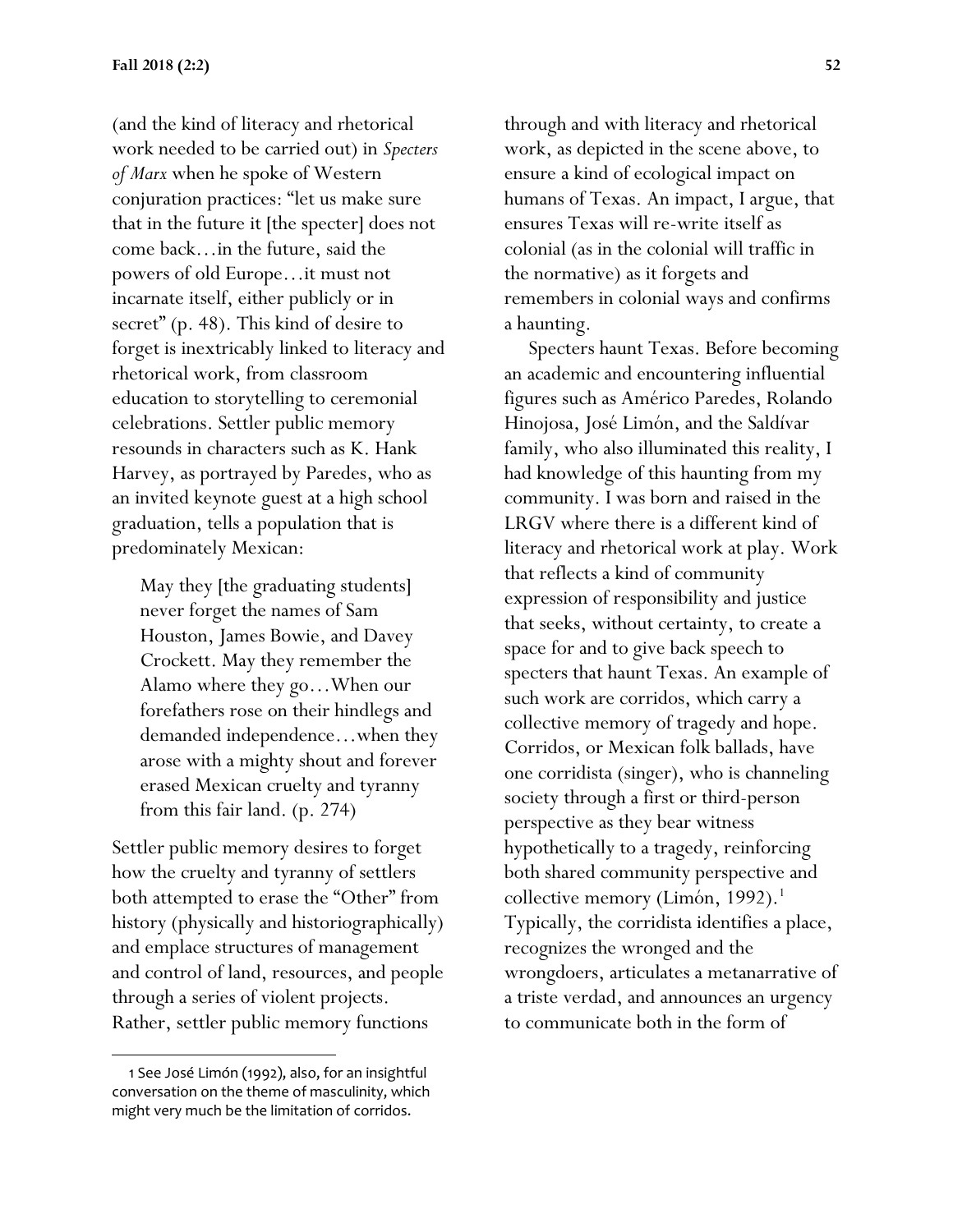refusing to forget and an expression of remembering so as to bear witness to an inheritance. The corridista's propositional intent, without certainty, is to implicate others to bear witness to this inheritance, to interpret it, and to orient the self to it. The affective value of the corrido is its circulation and flow, which keeps its secret even as it is expressed as a form of public memory. In the márgenes of the LRGV, there are communities educated through this kind of literacy and rhetorical work that undermines official Texas history. An education, I argue, that begins by cultivating community listening towards a memory of tragedy and hope.

 Together, Grandma and I listened to corridos. One in particular continues to serve as inspiration for the work I do. In one corrido, "Pistoleros Famosos," the corridista announces a place, "Por las márgenes del Rio [as in the Rio Grande River]," which situates the subject, the "pistoleros," and proclaims the urgency to communicate, "Murieron por que eran hombres...no por que fueran bandidos" (Garza and Arredondo, n.d.). In the exchange between rhetor and audience, the audience is implicated by the corridista, called to listen to stories of tragedy and hope and pushed to listen in ways that create presence from absence and sound from silence. Corridos are an expression of a cultural rhetorics practice of speaking back—back to a white truth or white narrative that doubles down on settler colonial rhetoric and the narratives that justify the violence they inflicted on the Mexican and Mexican American communities in South Texas in the name

of modernity. When the corridista states in "Pistoleros Famosos," "Murieron por que eran hombres…no por que fueran bandidos," they are calling and pushing la gente de las márgenes to hold settlers answerable to their past actions. The past, however, still is present and still makes a sound in the present because of the literacy and rhetorical work that takes place throughout the communities of Texas—settler public memory and public memory of the márgenes.

 For Grandma, it was important for me to listen. It was a kind of listening that ensured every act of seeing, being, and doing in itself was with my community in mind. She was preparing me for a life of tragedy and hope—the burden of our historical bodies and material conditions. Corridos were but one exercise in listening to what was at stake when submitting to the literal translation of así son las cosas. Perhaps for no other reason the commencement of the corrido "Jefe de Jefes" was significant to Grandma: "A mi me gustan los corridos por que son los hechos reales de nuestro pueblo…Si a mi también me gustan por que en ellos se canta la pura verdad" (Bello, 1997). For Grandma, it was important for me to recognize and acknowledge que no hay una sola verdad. Rather, similar to the above lyric, there was always a verdad from gente like us that challenged a singular truth. Grandma exercised my listening to ensure I knew this:

Grandma: "Ay, esta canción me encanta." Me: "¿Por qué?"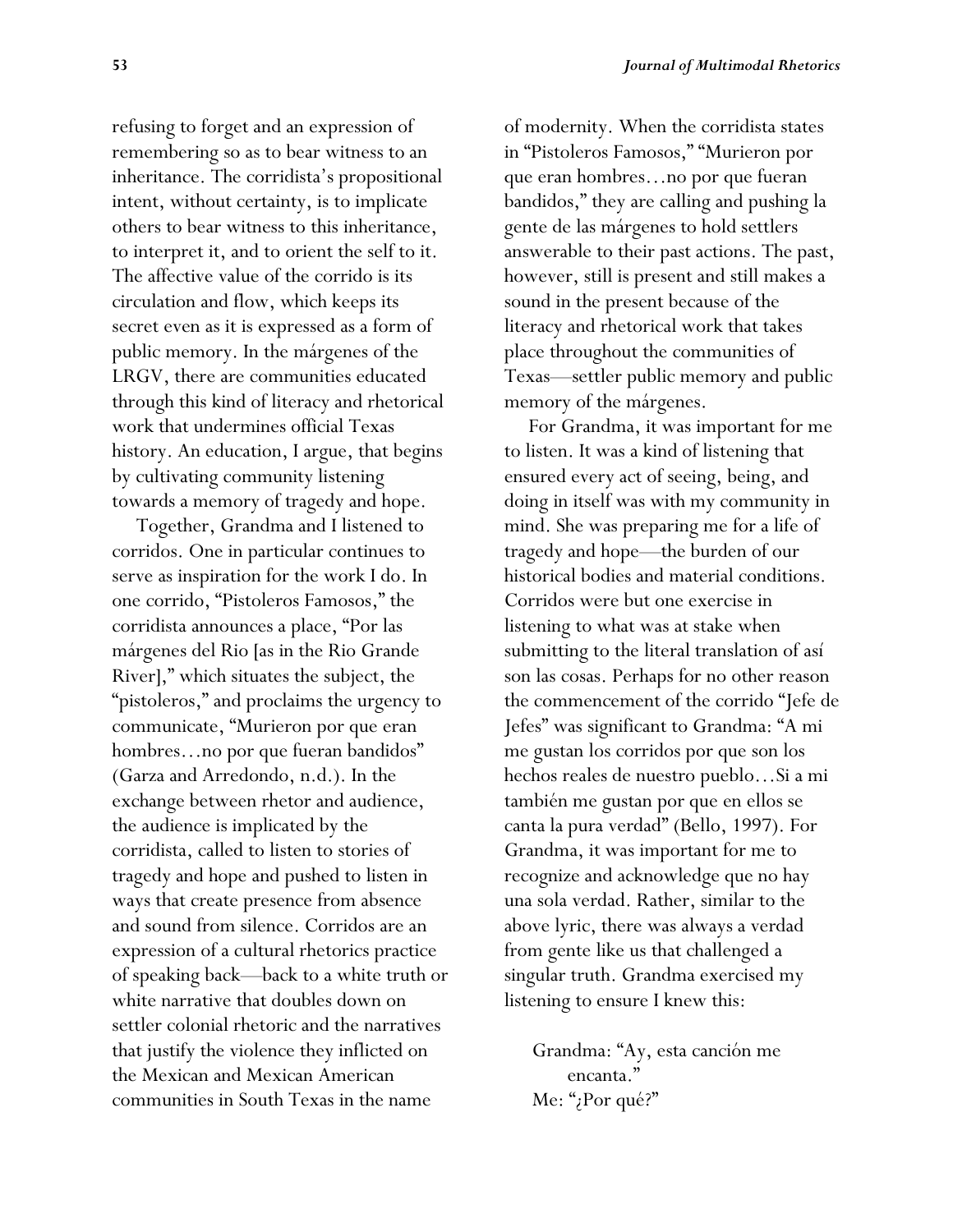Grandma: "Pos, está pesada." Me: "¿Pesada?" Grandma: "¡Sí, pesada! ¿Entiendes? Ábre tus oídos, ¿me estás escuchando?" Me: "Estoy escuchando" Grandma: "Te digo esto para que sepas y aprendas." Me: "Yo se, Grandma." Grandma: "La gente se cantan los corridos con padre, ¿que no? Es una triste verdad."

The translation of "pesada" is "heavy." But the word itself is expounded in the sentiments it conjures. Her charge for me to open my ears suggests that listening goes beyond the mere act of listening. The "pesada" component of this exchange is something that resides within the gente de las márgenes who inherit stories of tragedy and hope. Grandma was preparing me for community listening, a kind of listening that not only recognizes what is being said literally but also metanarratively. In the tense usage of "Murieron por que eran hombres...no por que fueran bandidos," they [the "pistoleros"] are humans then and now. Cultural rhetorics practices such as corridos and community listening enact a kind of literacy and rhetorical work meant to ensure that the dominant white power does not circulate and flow smoothly as it assumes it does.

 Texas will always re-write itself as colonial. Corridos announce this consequence to the community in which they circulate and flow. Corridos, like archives, are structurally spectral. They

are sung to announce that hegemony is synonymous with the human condition and to confirm a haunting. Perhaps for no other reason is it common to hear a variation on these words pronounced throughout corridos: "diles que nunca olviden and ay que prender la lección." Jose Limón (1992) speaks to the spectrality of corridos when he writes that corridos "return the dead to the living and to the politics of the present" (p. 73). Because the telos of Western epistemology is a topos of intelligibility, rationality, and totality, there is an effort to mark and display the "Other" as "dead." The "dead" stand juxtaposed *to* and *with* the present (de Certeau, 1988; Cushman, 2013).

 The corridista, however, in naming a place, time, subjects, and/or atrocities, ensures that an exorcism of the past is impossible. This resistance reflects, perhaps, the limits of Western epistemology; it cannot avoid the "surreptitious return of what it effaces" (p. 96). Corridos, like specters that haunt, are a kind of "slow hemorrhage of knowledge" (de Certeau, p. 96-97). Similar to how Adam Banks (2011) discusses the role of the griot as someone who is a "canon maker," a "time bender," a "keeper of history," and an "intellectual" of the local community (p. 3, 23), the role of the corridista is to enact a politics of memory, inheritance, and generations that take shape en las márgenes para los que saben (the wronged) y los que nunca aprendieron (the wrongdoers). In doing so, the politics of the present are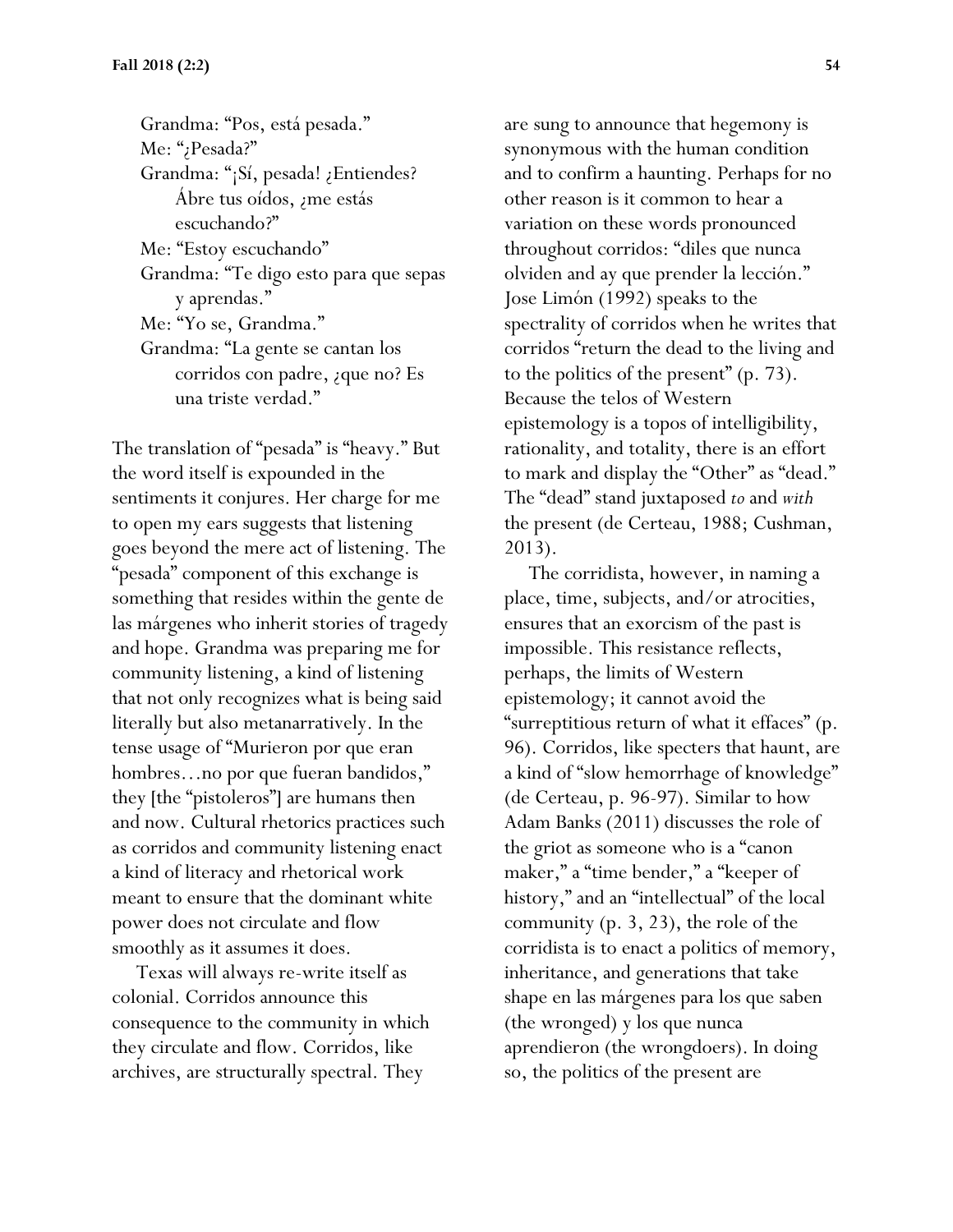interrupted by what remains present—the "Other." Creating presence from absence and sound from silence is a kind of being with specters, in the present.

 The corridos I listened to with my Grandma often depicted the Texas Rangers as "Rinches cobardes." This depiction was contrary to how I learned about them in the classroom. From corridos, I learned how the "Rinches" played a central role in the de/reterritorialization of Texas (see Deleuze and Guattari, 1972). Therefore, when the words "diles que nunca olviden" are articulated, it is a call and a push to remember how the loss of life and land and the projects of dehumanizing Mexican and Mexican Americans in Texas were caused by settlers and Rangers. The lesson of the corridos, once more, is the message that they/we ["pistoleros"] are humans, then and now, and not "bad hombres" simply because "we" refused logics of domination, management, and control. In this way, corridos run counter to the practices of Western cultural rhetorics of claiming some "event" as the last (see Rushdy, 2012), forgetting and remembering in settler ways, and moving on. Instead, as I have asserted above, corridos are structurally spectral. They call and push la gente de las márgenes to create space and give back speech to specters, even if only ever channeled through our bodies in the present.

 All this brings me to the following question: how do we bear witness to an inheritance and debt, especially when the call to responsibility and justice at times seems so ungraspable? I am reminded of

my conversations with Grandma in the context of listening to corridos together. I understood the words in the corridos. But the readability of their meaning was not a given—these words kept their secrets even as the corridista revealed their formation in an utterance.

 Much has been discussed with regard to the music that emerges from la gente de las márgenes (see Paredes, 1958/1976; Peña, 1985; Herrera-Sobek, 1993; Sánchez, 2006; Noe, 2009; Aparicio, 2013; Ríos, 2017). Little has been done to put this genre into practice within Writing and Rhetorical Studies (WRS). From once personifying that "palomita" in corridos that is tasked with picking up the "urgent message" and passing it along to others, to now embodying the spirit of corridistas, I attempt here a corrido-ing approach that calls and pushes the audience to listen. Abre tus oídos as I submit here a praxis of corrido-ing and community listening in this, the first of a trilogy of projects on national, state, and local violence.

 This project is about the atrocities in Texas which resulted as a consequence of the encroachment of settlers and the formation of the Texas Rangers. Specifically, it focuses on how the *Texas Rangers in Action* comic book series engages in a kind of literacy and rhetorical work justifying settler colonial logics of domination, management, and control in the name of modernity (salvation, progress, and development). Its literacy and rhetorical work contribute to a public memory that ensures Texas will rewrite itself as colonial. But an intervention can be made into the supposed smooth flow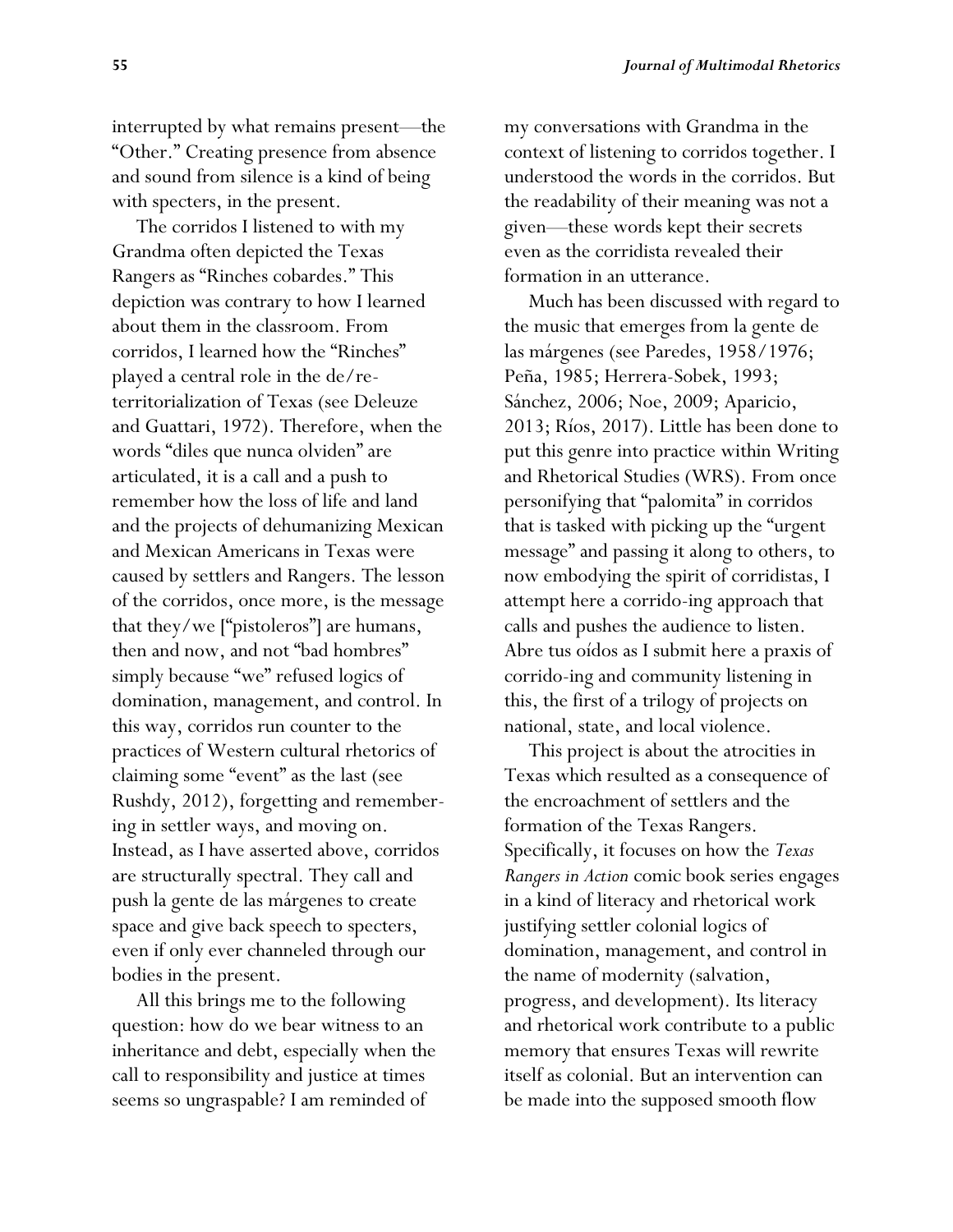and circulation of hegemony. In the spirit of corridos, I first name a place, time, subjects, and/or triste verdades and tragedias, and second, I call and push the audience towards acknowledging an inheritance and debt. So I ask you, the reader, to pick up the message, however ungraspable it may seem, to get "caught up" by a sense of responsibility, and to pass it along to others so as to indict them also in the project of social justice. I submit this work pa' los que saben y pa' los que nunca aprendieron with the hope that we can create a new ecological impact that is more humane.

## **El Siglo XIX: Settler Colonial Logics, Narratives, and Rhetorics**

 The Mexican American War (1846- 1848) resulted in the Treaty of Guadalupe-Hidalgo in 1848, which gave the U.S. the present U.S. states of Texas, New Mexico, and Arizona. This result was set into motion decades before, though. Mexico declared its independence from Spain in 1821. Mexico considered the Northeastern province of Texas its territory (e.g. Northern Mexico-the Province of Coahuila y Tejas). But before the Texas Revolution (1835-1836), the founding of the Republic of Texas (1836- 1845), and the annexation offer to Texas (1845), Mexico invited Anglo settlers (e.g., Green Dewitt and Moses Austin) with the intention of having these settlers act as a buffer between the Republic of Mexico and the Comanches (see Hämäläinen, 2008). Underwriting Texas

Independence and the emergence of the Republic of Texas is a mythology that is part of public memory— that settlers "earned" Texas because they alone "possessed the masculine and martial vigor to wrestle that land away from the Comanches and savagery" (Hämäläinen, p. 201).

 In the 1830s, settlers said the frontier needed protecting, first, from "The Indian" (see Berkhofer, 2011). Stephen F. Austin, son of Moses Austin, came up with the idea to form a "common defense" known today as the Rangers. As Austin proclaimed, "I therefore by these presents give public notice that I will employ ten men in addition to those employed by the Governt to act as rangers for the common defense" (qtd. in Ivey, 2010, p. 253). Then, in 1835, the frontier needed protecting from "The Mexican." Amidst escalating tensions between Anglo settlers in Texas and Mexico, Austin expressed his intentions to settle Texas in a letter to his cousin, Mrs. Holley:

The situation of Texas is daily becoming more and more interesting…. It is very evident that Texas should be effectually, and fully, Americanized—that is—settled by a population that will harmonize with their neighbors on the East, in language, political principles, common origin, sympathy, and even interests. Texas must be a slave country.

All that is now wanting is a great immigration of good and efficient families this fall and winter…. They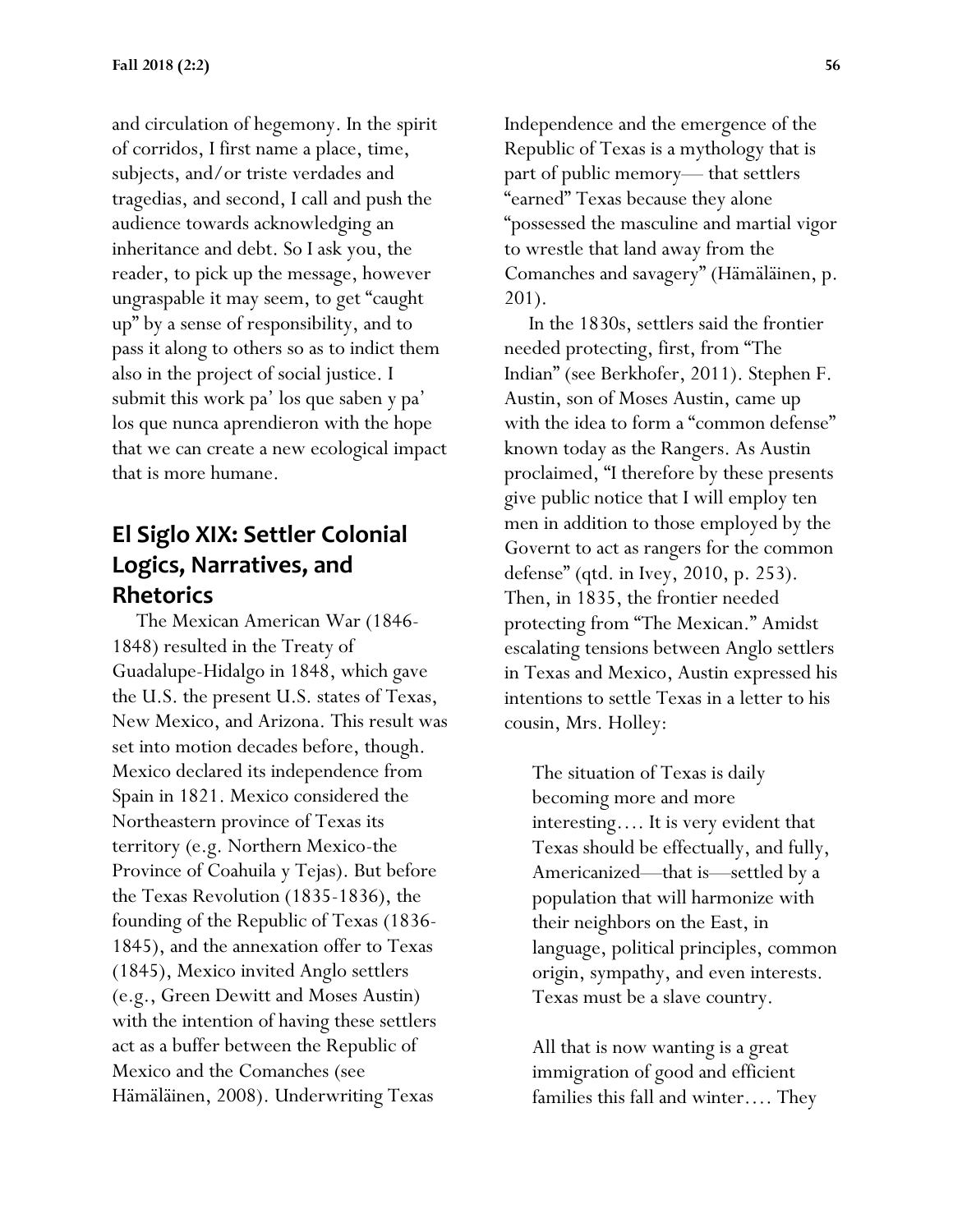can get lands…. The government of Mexico cannot complain—it has invited immigration…. A large immigration will prepare us, give us strength, resources, everything.

It is well known that my object has always been to fill up Texas with a North American population…. The cause of philanthropy and liberty, also, will be promoted by Americanizing Texas…. The more the American population of Texas is increased the more readily will the Mexican Government give it up. (qtd. in Barker, 1910, p. 271-271)

When Austin writes, "nothing shall daunt my courage or abate my exertions to complete the main object of my labors to Americanize Texas" (p. 273), it is important to pay attention to the characteristic he ascribes to himself courage. It is also significant to note the phrase, "object of my labors," because the public memory surrounding Austin and settlers is typically projected in positive ways in Texas. However, the idea of effectually and fully Americanizing Texas, a Texas "settled by a population" that shares "common origins" and "political principles," suggests there are other objects that could result from Austin's labor. These other objects are evident when Austin refers to "The Mexican" as "strange people" who "must be studied to be managed" (p. 273).<sup>2</sup> One object of his

labor, thus, is the management and control of a people, while another is the management and control of land. Settlers didn't just come to Texas—they stayed.

 The Rangers would assist in Austin's objects of labor with a series of projects, including the official formation of the Texas Rangers. In 1835, on the verge of the Texas Revolution, in San Felipe, outside the present-day Texas capitol of Austin, delegates from around Texas, including Austin, formed a "Permanent Council" and established a "Consultation" (Barker, 1910, p. 274). Here, Daniel Parker, a member of the "Permanent Council," petitioned a resolution for the creation of a corps of Rangers. It was resolved, "On motion of Mr. Parker of Nacogdoches," that a corps of Rangers be formed with the "business" of ranging and guarding "the frontiers" (qtd. in Ivey, 2010, p. 254). Herein emerge, at least partially, settler colonial rhetorics and narratives. With regard to "The Indian," Mirabeu Lamar, second president of the Republic of Texas, argued that "[t]he white man and the red man cannot dwell in harmony together. Nature forbids it" (qtd. in Webb, 1989, p. 31). And with regard to "The Mexican," settlers found that "during a century of residence in Texas," Mexicans had "failed to improve their status and environment" (de León, 2010, p. 12). Settlers and the Rangers would be charged with bringing civilization and progress to the land of Texas. Together, these rhetorics and

<sup>&</sup>lt;sup>2</sup> The significance of "The Mexican" is not only an indicator of colonization, but of a presencing of colonial logics, logics that connect "The Mexican"

to "histories, rhetorics and images" that accumulate negative affective value (see Wingard, 2013, p. 9).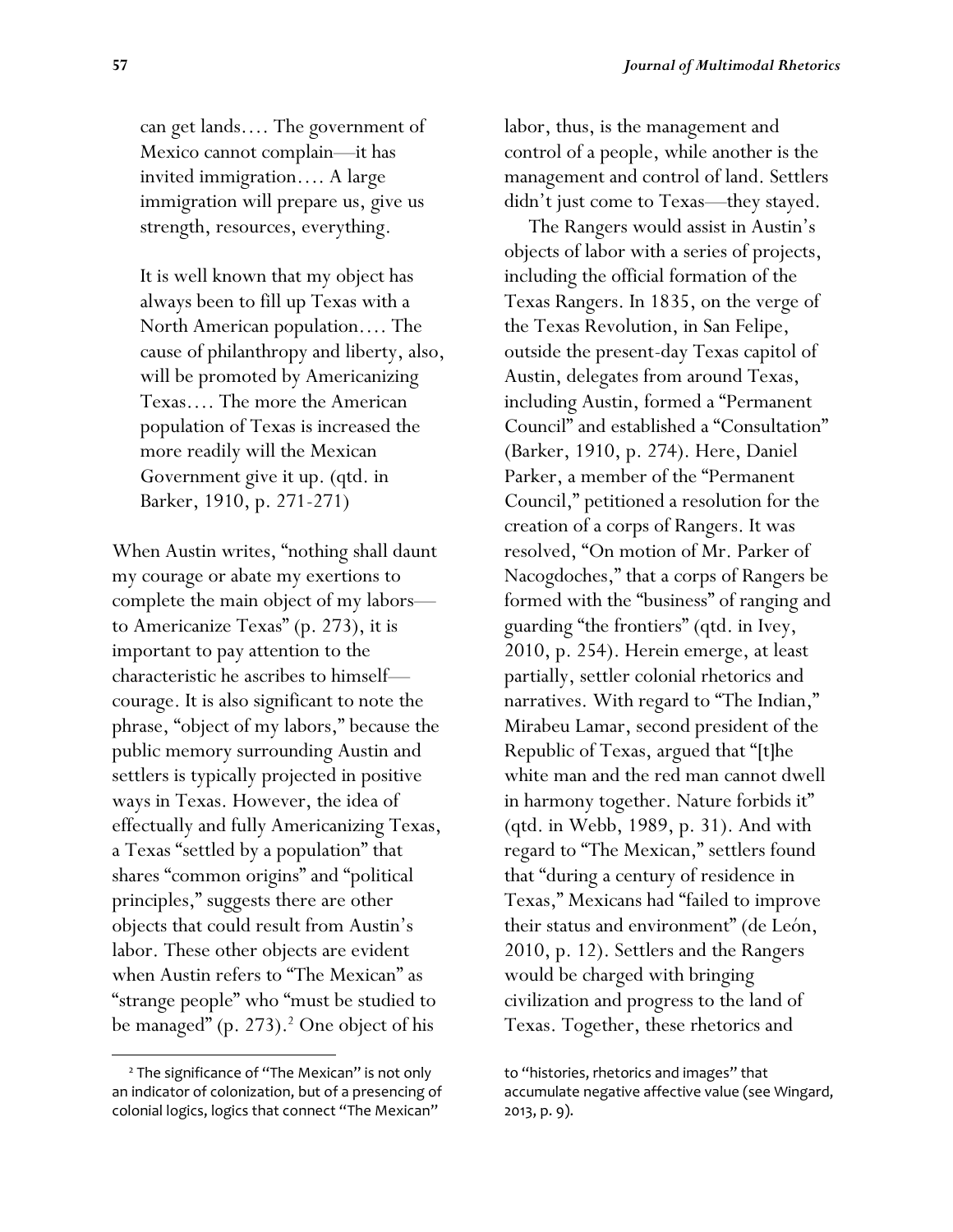

Figure 1: *Texas Rangers in Action*, no. 56, p. 19

narratives would inaugurate a hierarchical structure that benefits settlers to the present day.

 Settler colonialism is neither philanthropic nor a liberty-for-all project, as Austin would have us believe in his letter to his cousin. Yet, Western historical discourse, and the *Texas Rangers in Action* series (1956-1970) in particular, argue otherwise. White settlers "came" to Texas.<sup>3</sup> This arrival was an event in historical time. It happened. But white settlers also came to "stay." They reflect a continuous structural happening (see Wolfe, 2006). To provide clarification on this structural happening, I deploy "history" as a category of my analysis to read the *Texas Rangers in Action* comic books (issues 1 through 63). Jan

Blommaert and April Huang (2009) argue that to invoke history as a category of analysis, there must be a toolkit of concepts that "points towards connections between the past and the present in terms of social activities" (p. 3-4). I have identified these social activities as the institution of law, order, justice, and the articulation of rhetorics and narratives of modernity.

# **Frontier Immortals: Esos Que Quitan y Matan**

 The *Texas Rangers in Action* comic book series often grounds itself in historical discourse. It is common to read: "From the archives of the Texas Rangers." And from the archives, the reader encounters a

<sup>&</sup>lt;sup>3</sup> Little information is available as to how large of a production was and how wide of a circulation this comic had.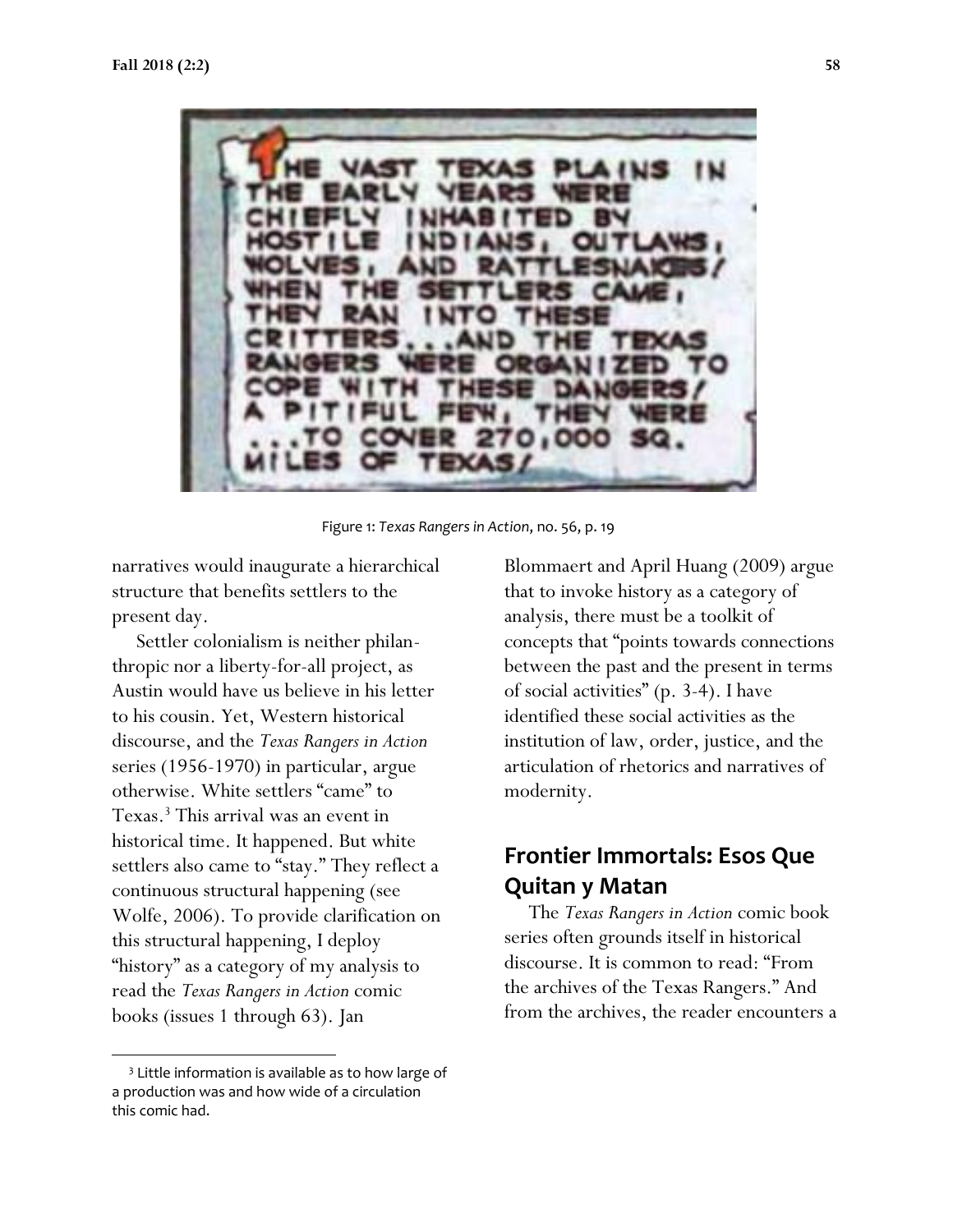racist history: "The Texas Rangers were organized before the battle of the Alamo!" for the purposes of protecting this land and defending settlers from "The Injun" and "The Mexican" (no. 5, p. 3). From the archive of the Rangers, we also find depictions of Texas and the Rangers. There are two types of moves articulated. On the one hand, Texas and the Texas border were a "blazing frontier of outlaw guns, Apache arrows, and swaggering bad men!" (no. 5, p. 11). As the image above reads, Texas was "chiefly inhabited by hostile Indians, outlaws, wolves, and rattlesnakes!" As the passage continues, "When the settlers came, they ran into these critters…and the Texas Rangers were organized to cope with these dangers!" (no. 56, p. 19), the first move becomes evident. "The Injun" of Texas, a stereotype for people from tribes such as the Nazan, Pinta, Harices, Comecrudos, and Tejones, is stripped of his history and presented as part of the wild (e.g., critters). This reduction reveals a paradigm of rational knowledge at work where either "The Injun" or the "bloodthirsty Mexican bandits" (no. 60, p. 24) are presented as external to "reason" and objectified as nature (see Quijano, 2007).

 The other move consists of presenting a people as pre-civilized, and thus, an empty landscape where the inhabiting bodies of the Other "vanish" or "evaporate." Texas, in this context, is "a new land—rough and raw—untamed" (no. 11, p. 13; no. 33). This "squalid" land, therefore, is "up for grabs" (no. 60, p. 15), needing to be civilized because no law, order, justice, or honest men exist in it (no. 46; 54). With both moves, space is created to articulate a rhetoric and narratives of salvation, progress, and development (see Mignolo, 2007). Such discourse ensures that settler specters continue presencing in the present—as a legacy. That is to say, as the discourse of settlers announces the commencement of civilization at the turn of the 19th century, as marked by the arrival of the settlers, and pronounces a commandment that dictates this is so because settlers are men of vision and integrity, it is emplacing structures that ensure the image of the settler is both creator and finalizer of progress and development on a Western stage of time.

 There is something to be said about the importance of land and the transferring of lands to these settlers. We could turn to the novel, *Squatter and the Don*, a fictional depiction of California's history with settlers, which provides one example of the many tactics Anglo settlers took. In one scene, the question is posed, "But the law does not open to settlers private property, private lands?" The response by one of the characters is, "Yes it does, because land is not considered private property until the title to it is confirmed and patented" (p. 123). Despite the decree of Spanish and Mexican land grants, there was still the "surveying" of land, challenges to land ownership, and litigation that took years in the courts to settle. To return to an earlier quote, Américo Paredes's novel, *George Washington Gómez*, provides some context here with regard to Texas: "A few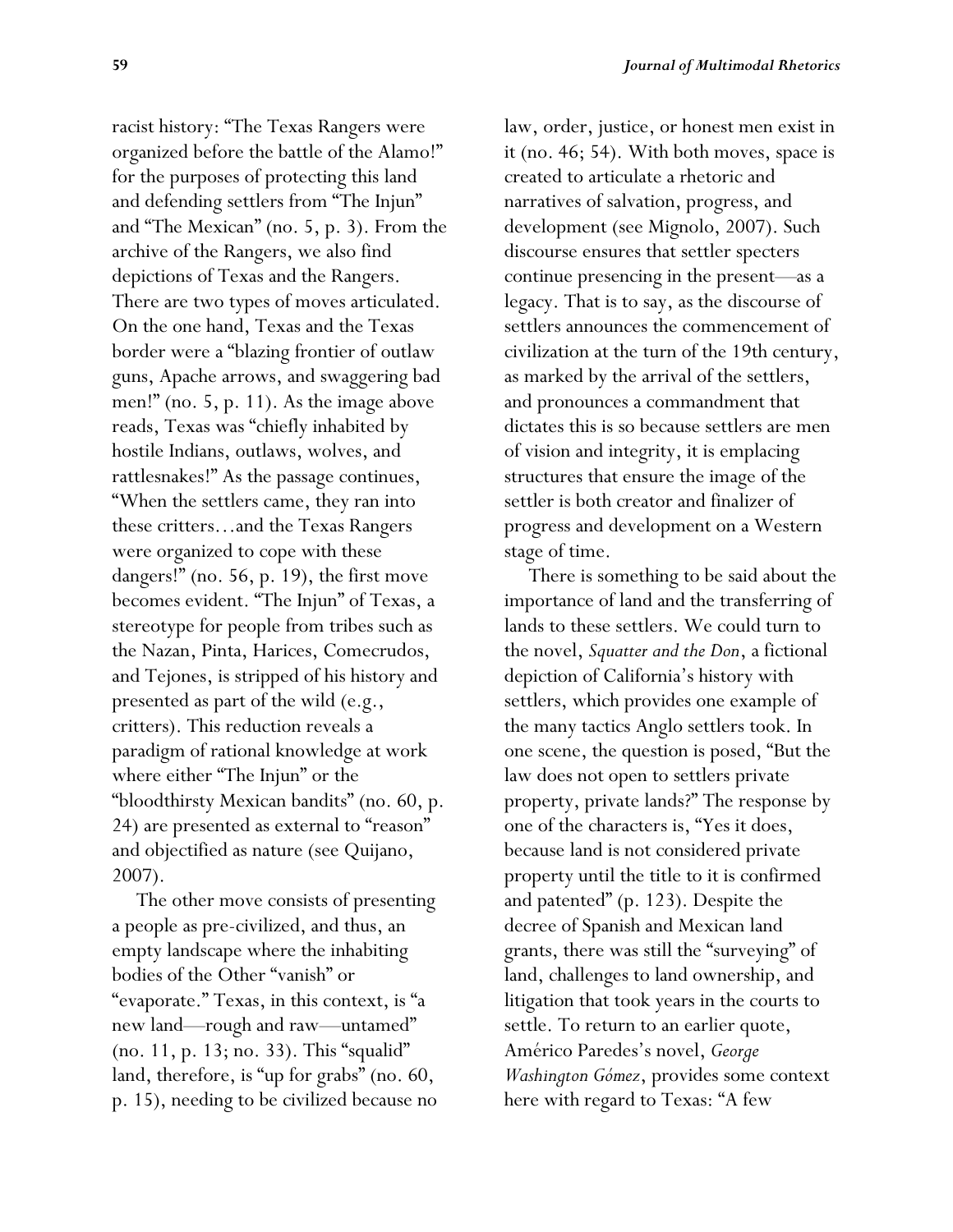

Figure 2: *Texas Rangers in Action*, no. 48, p. 33

English-speaking adventurers moved in…. Then came the railroad early in the  $20<sup>th</sup>$  century, and with it arrived the first real-estate men and the land-and-title companies" (p. 36). Again, despite the decree of Spanish and Mexican land grants, companies emerged to question the authenticity of said titles. Legal proceedings often meant money, and for money landowners mortgaged their land. Settlers simply had to outlast the landowners in court, which many did.<sup>4</sup>

 History is central to the comic book because it allows for a discourse of commencement and commandment. "The history of the Texas Rangers," the comic book announces, "is crammed full" of true accounts (no. 12, p. 28). The Rangers are depicted as honest, dedicated, and

courageous men (no. 24). The Rangers could make Texas "fit for progress" (no. 37, p. 19). If "progress was to continue," the comic book reads, "a semblance of law and order had to be maintained" (no. 35, p. 10). The mission or social activities of the Rangers thus consisted of instituting law, order, and justice. "The Injun" or "The Mexican," as the comic book refers to both populations, needed to be "repelled" (no. 5, p. 18), using a logic of elimination. In the "coming war for freedom" (no. 11, p. 38), as the comic book refers to it, the Rangers were then responsible for going from one "lawless" or "squalid little settlement" (no. 46, p. 9) to another to clean it up (no. 13, p. 7) and/or "cure" it (no. 35, p. 4). This action was their "impossible task" of "bringing

<sup>4</sup> It is important to recognize and acknowledge that these land grants are also colonial claims, ones that ultimately displaced tribes who lived there.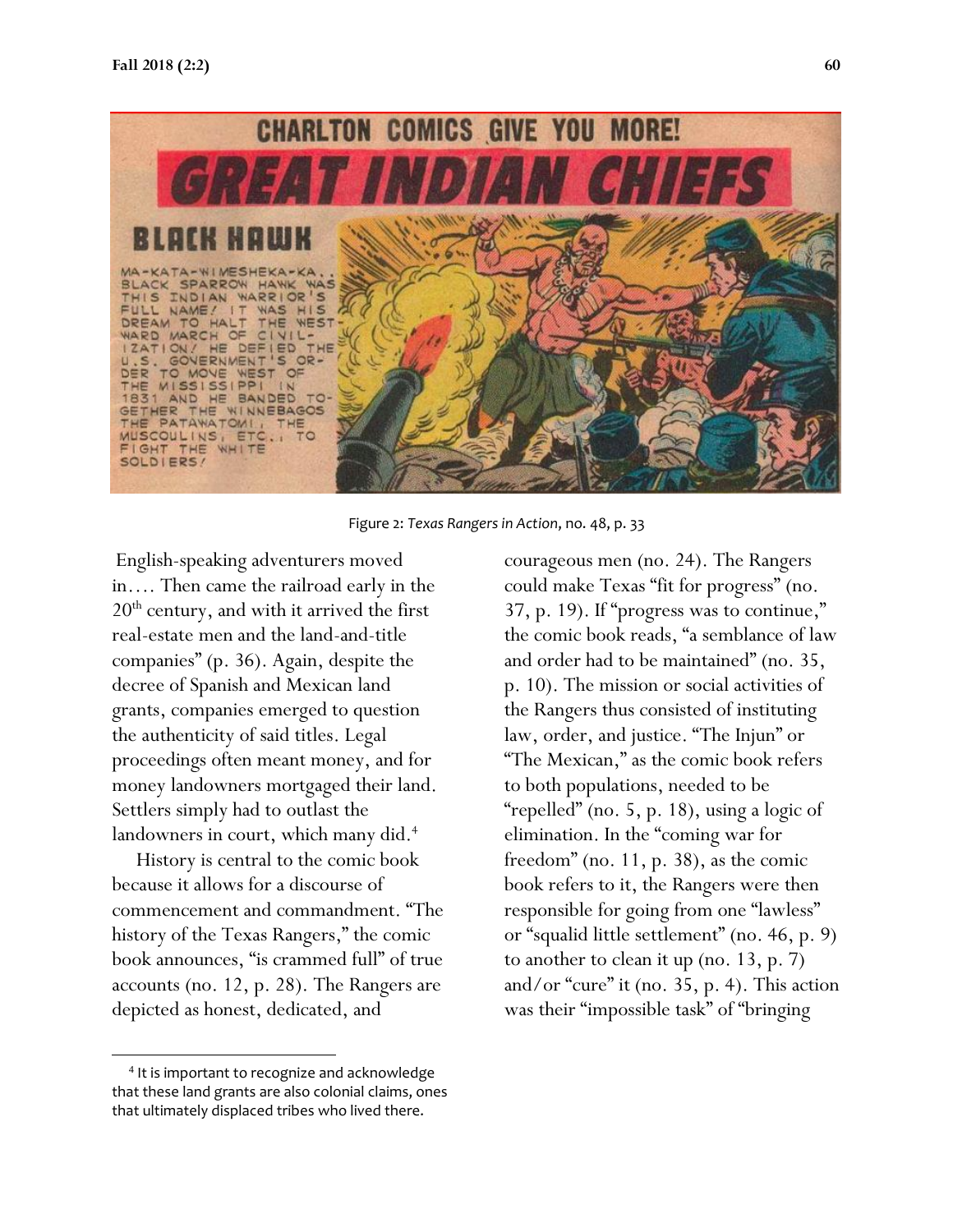law and order to a wild, young, land" (no. 60, p. 24). But no one attempting to stop them, it is written, was ever a "match for the highly-skilled Texas Rangers!" (no. 45, p. 33). Whether the Rangers were guarding the Gulf coast (no. 12) or defending the border against Juan Cortina and his bandit army (no. 21), they were successful in and for making Texas safe and lawful (no. 24, p. 27). As they battled for the land "yard by yard" (no. 60, p. 15), the Rangers emerged as "Valiant heroes of the Wild West" (no. 19, p. 1). Texas, it can be read, is a "shining monument to their greatness" (no. 56, p. 21).

#### **¿Que es la Verdad?**

 The comic book recognizes that the Apaches and Comanches had "ruled Texas" before the "white men came" (no. 56, p. 31). But, as the image in Figure 2 claims, "The Indian" sought to "halt the Westward march of civilization!" (no. 48, p. 33). The settlers had a word for "The Injun," according to the comic book, *siwash*: "An Indian…not being up to the white man's standard" (no. 7, p. 32). It is a matter of historical fact that there was resistance to the encroachment of settlers. But defiant? Defiant implies that the "Westward march of civilization" already existed. Defiant they were, because they were against a type of "modernity" that justified the expropriation of land, the loss of life, and Western historical discourse and how "truth" reflects a particular type of morality and taste. The comic book received a "Seal of Approval," for instance, which means that its "truth" narratives had

been "carefully reviewed" and "met the high standards of morality and good taste" of the Comic Code Authority. But what are the "high standards of morality," and who determines "good taste"? Are we to think of taste in the ways Hugh Blair did, as "proper" or "correct" taste (see Golden and Corbett, 1990)? If so, we must approach the *Texas Rangers in Action* comic book series as an attempt to induce effect and affect at the level of taste and morality by presenting history. We must then hold the comic book accountable or responsible for justifying state-violence through its literacy and rhetorical work, for creating an ecological impact that is a matter of human rights.

 Morality and taste circulate in the title of the comic book—*Texas Rangers in Action*. The relationship between Rangers and action is meant to cement into written form and public memory the idea that the Rangers were always in action. This stance is supported both by the comic books' covers and their focus on the instituting of law, order, and justice. In and across the issues, depictions of Rangers are as follows: Rangers riding their horses with a six-gun shooter (no. 5); Rangers fighting border jumpers (no. 7); Rangers saving a white woman (no. 8); Rangers as "harmless" beings saving towns (no. 16); and Rangers as "Heroic Men of Action" (no. 48). This is underwritten further by the statement, "From the archives of the Texas Rangers." "From the archives" lends itself to a particular kind of authority, an authority that seeks to invoke history and memory in particular ways. How fitting it is, I would say, to find the following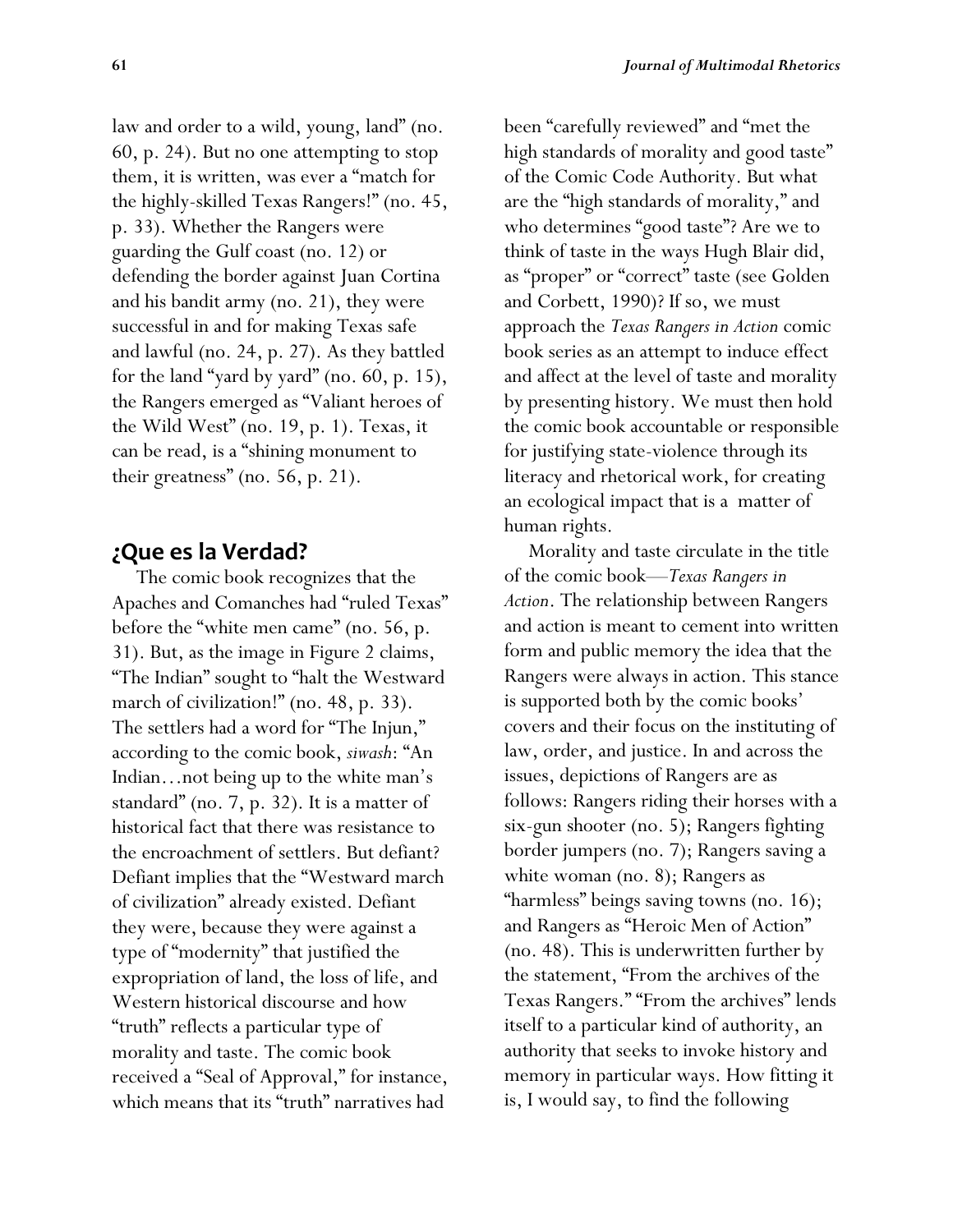passage—"Fiction doesn't follow life. Just the other way around. You dream up something in fiction and then watch it happen in real life" (no. 25, p. 25). This passage contextualizes the onslaught of Westernization in relation to a land and people and yet is cloaked by settler colonial rhetorics and narratives of salvation, progress, and development.

 Morality and taste are also depicted in the representation of groups. "The Mexican" and brown bodies are always predominantly presented with a sombrero and sash, described as having a "quick temper" (no. 7, p. 3), shown as semiliterate—"will" vs. "weel" (no. 9, p. 14) and "these man" vs. "these men" (no. 31, p. 28)—and when confronted by the Rangers, are typically depicted as scared and confused. These are not the standards of the Western subject, who are cast as men of vision and integrity, endowed with the authority to direct the course of civilization and be in control of said direction for all eternity.

 In no. 29, when Juan Cortina's group encounters the Rangers, they are presented as frightened, with the words "Eet ees the Gringos" uttered (p. 12). In no. 55, we see "The Mexican" simply as ashamed rather than concerned with the atrocities caused by the Anglo-settlers or Rangers. "The Mexican" is a caricature: a funny man (no. 48), a "muy malo" and "bad hombre" (no. 62), a supernatural (no. 55), and collectively a group who wants to halt the West's march towards civilization. On the other hand, the Rangers are presented as *cool* and *courageous* with a "burning desire to fight



Figure 3: *Texas Rangers in Action*, no. 29, p. 12

for justice" (no 12, p. 17; also see no. 17). This portrayal is why the words "critters," "siwash," and "squalid" are so important. They depict notions of savagery and wilderness meant to stand as binary opposites to Western subjectivity, intelligibility, and reason. By the word "commencement," readers are to understand when civilization begins, while "commandment" clearly means readers to see the law of settlers as representative of men of vision and integrity.

 All truths, as presented in these comic books, though, must be subject to questioning, especially in the context of settlers and their exploration of a "New World" or "unknown West." What is meant, for example, by the following statements—"opening the wilderness" (no. 7, p. 18); "Without the brave lawmen, the West could never have been built up" (no. 46, p. 17); or "I had been sent out by our great father to explore the Western country…were not women to be turned by words to go back…we were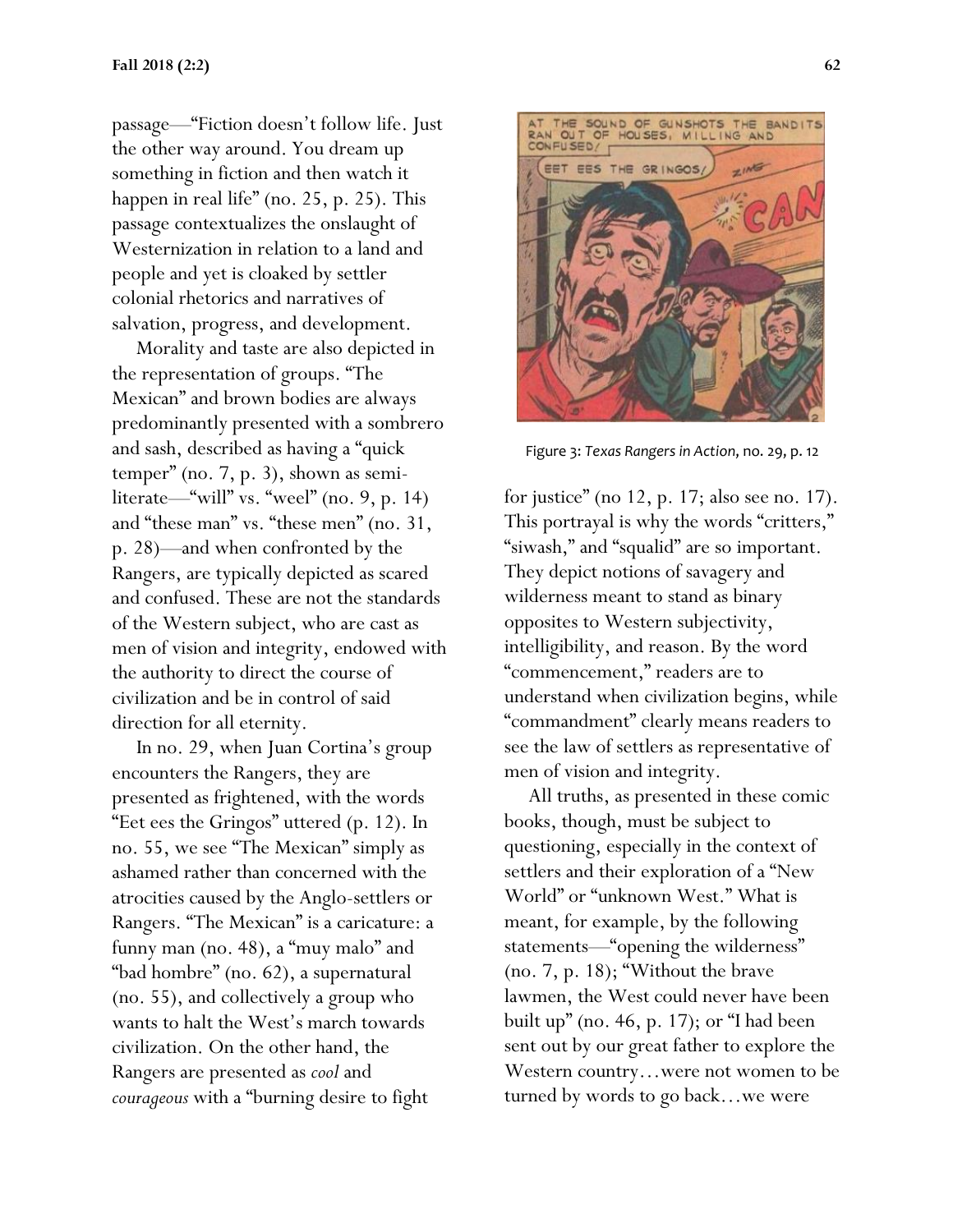men well armed and would sell our lives at a dear rate to his nation" (no. 29, p. 26)? When we come across statements like these and the following—"Today we think of a clear cut line that does separate our law enforcement men from the criminal element…but it wasn't exactly that way in the days of the Old West" (no. 36, p. 18)—we must remind ourselves that not only is there not a clear cut line, but that the very term "law enforcement" is fraught with a Western morality and taste that seek to justify violence in the name of modernity. This is evident throughout the comic book series. For instance, when Texas Ranger Clint Shelby sends a telegram to his chief giving his resignation so as to be able to enter Mexico, we find a Captain who reports he never received any telegram (no. 5, p. 17). Or, in the case of Juan Cortina, we read the following from one Ranger Captain: "Of course I can't order you to cross into Mexican territory to get him! But, if you should somehow, in the dark, cross the Rio Grande without knowing it…" (p. 12). Such a passage clearly signals settler morality.

 In the Ranger comic book, the improvement and growth of the land represent solely the accomplishment of settlers and the Rangers. It is a matter of historical fact, however, that the Rangers "ruled" by their "six-guns." So, when the comic book authors write, "Texas Rangers' [six-guns] brought law and order" (no. 52, p. 39), we must

acknowledge that the de/re-territorialization of Texas land and the extraction of resources were done with the "sixgunner." The kind of literacy and rhetorical work here proves that sometimes settler colonial logics don't even need to be cloaked by a rhetoric and narrative of modernity.<sup>5</sup> The rhetrickery (see Booth, 2004) presented in the comic book series obviously has implications. And these implications are most evident in the public memory that circulates and flows in Texas, a state which celebrates Anglo and European settlers and Rangers, a settler collective public memory that accepts one verdad and claims it never knew otherwise. I was reminded of this one day as I visited the Texas Department of Public Safety website, where we see the Rangers described as playing an "effective, valiant, and honorable role throughout the early troubled years of Texas" ("Historical Development").

## **Para los que Nunca Aprendieron**

 La verdad is that the settlers and Rangers stole land and they also killed (see de León, 2010). The Rangers would be responsible in South Texas and the LRGV for intimidating and/or eliminating "The Indian" and "The Mexican" from their claims to the land. They did so in the name of law, order, and justice. Yet, en las márgenes, like the LRGV, one can find corridos that confirm specters haunting

 <sup>5</sup> I am reminded of an early 1900s *Laredo Times* article that states, "there is a serious surplus

population there that needs elimination" (qtd. in Johnson, 2003, p. 3).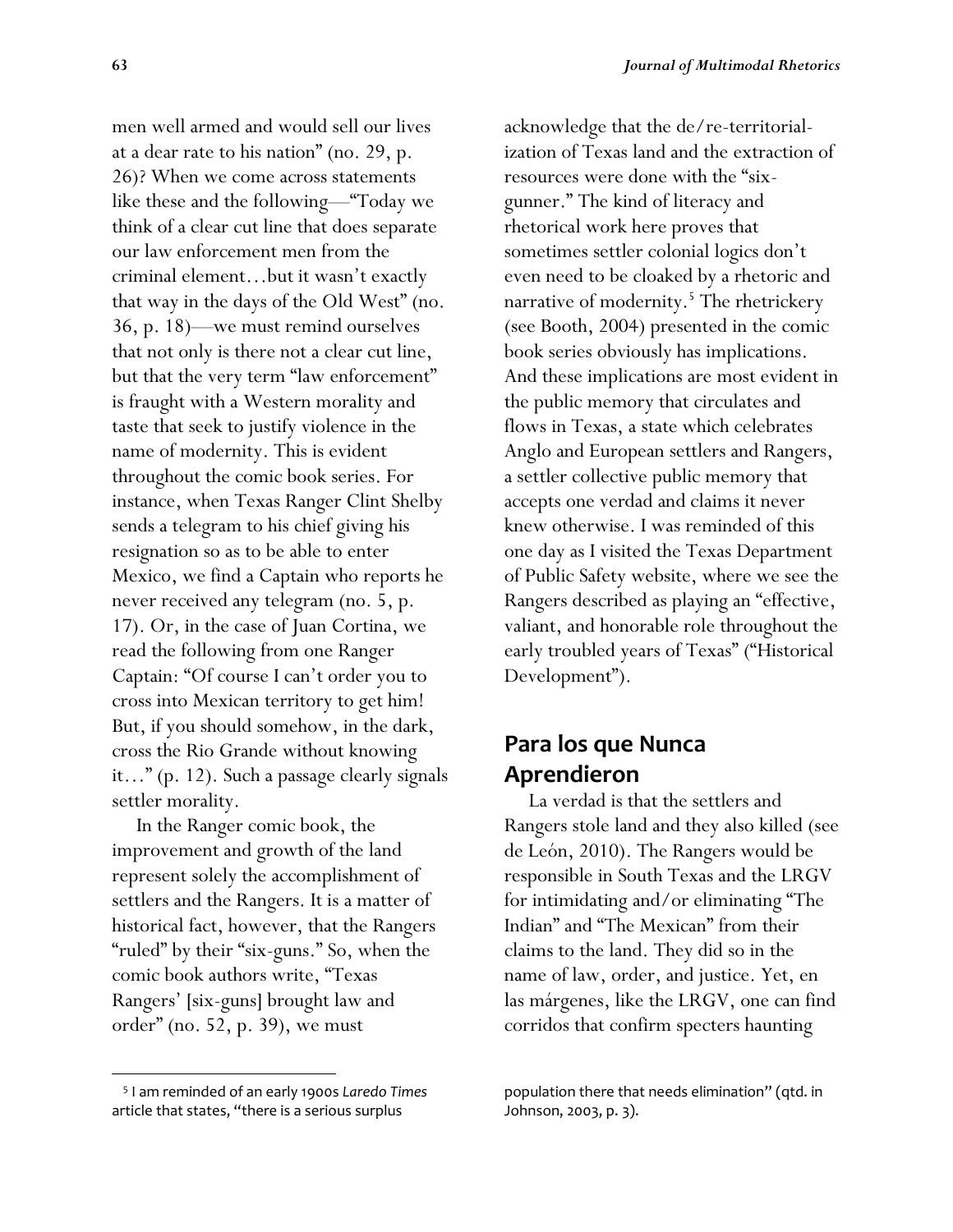Texas. There is a memory in such places that speaks to una triste verdad y tragedias that the people refuse to forget.

 The "Corrido of Juan Cortina" partially accounts for both the land-grabbing and violence (Elizondo, n.d.). Cortina is known for witnessing a Brownsville city marshal arrest a Mexican American and pistol-whip the man. After a verbal argument, Cortina shot the marshal. Months later, he returned to Brownsville to release unfairly imprisoned Mexicans and Mexican Americans (Thompson, 2010). The corrido begins by stating, "1859 para ser preciso," and with the corridista noting, "la tierra se han robado." It continues by accounting for how the people, particularly Juan Cortina, knew what was going on: "leyes y tratados sirven solo a los Americanos." The treaties and laws, particularly enforced by the "rinches," provided the means to steal "el ganado" and "la frontera." And so, there emerges a long resistance to Anglo colonization along the LRGV and South Texas. In "Pistoleros Famosos," this is partially accounted for. "Por las márgenes del Rio" is where the corridista begins. He continues by listing those "pistoleros" who died resisting the Texas Rangers. The corridista defiantly names the cause of their deaths, "Los Rinches que son cobardes." And for such reasons, the song continues by stating that "En los pueblitos del Norte…siempre ha corrido la sangre." The words "Es cierto no son mentira" expound the final parts of the song: "Desde aquí se les recuerda…Cantándoles sus corridos…Murieron por que eran

hombres…no por que fueran bandidos." Corridos pesados.

 Siempre ha corrido la sangre. La Matanza, for instance, describes the period of 1915 to 1919, a period in which words such as "vanish" and "evaporate" were used to account for the estimated 5,000 killings of "The Mexican" in South Texas (see Ivey, 2010; Villanueva, 2017). To name a few, there were Jesus Bazan, Antonio Longoria, Paulino Serda, and Florencia García. The Rangers indiscriminately harmed and/or killed "The Mexican" in the LRGV and South Texas. The corridos not only provide an opportunity to remember the past but also remind us that even in the present day the colonial continues to traffic in the normative. "Los Rinches de Tejas" is one such corrido. The scene is Starr County in the LRGV (1967). "Voy a cantarles, señores, de los pobres infortunios" are the first lines (n.p.). The poor and unfortunate farmworkers "[q]ue brutalmente golpearon esos rinches asesinos," the corridista continues. Those assassins, "Esos rinches maldecidos," were sent by "el gobernador" to "proteger los melones." The corridista accounts what happened to Magdeleno Dimas, one of the victims, who states, "Yo no opusé Resistencia. The song continues, "Me golpearon sin conciencia" (n.p.). Near the conclusion, the corridista sings, "Esos rinches maldecidos…Los mandó el gobernador a a proteger los melones." Past and present, the Rangers have "protected" the land and resources. In the state of Texas, a place where land is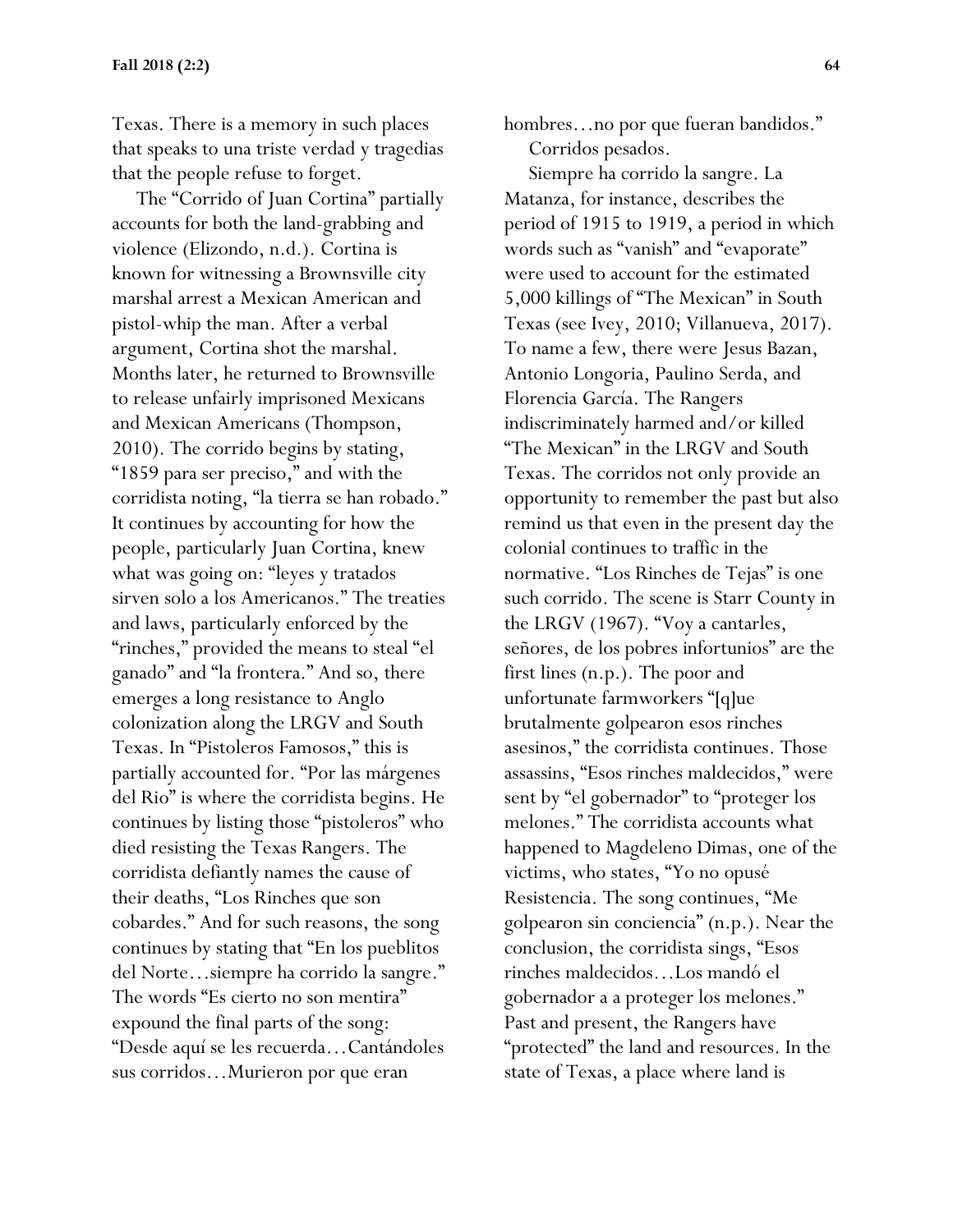capital and ranching is capitalism, a rhetoric of modernity must cloak colonial logics and imperial designs.

 The wreckage of settler colonialism is a matter of fact. At the turn of the 19th century, "The Mexican" was displaced from the land, politically disenfranchised, and forced to be economically dependent on a settler-colonial capitalist order (Montejano; 1987; Rodriguez, 2007; Bedolla, 2009; Carrigan and Webb, 2003). Such wreckage emplaced structures and logics of domination, management, and control still felt today in and across all of Texas. The settler colonial rhetorics and narratives of "The "Mexican" as the "ill" of society enabled Juan Crow segregation in Tejano society (e.g., "Mexican Colonies") and schools (e.g., "Mexican Wards" and "Mexican Schools"). And yet, even when the courts ruled Latinos could not be segregated from white students on the technicality of being white (Martinez, 1997), arguments that language deficiencies needed to be remedied were made (Foley, 2014). As a result, "The Mexican" was taught inferiority both in material ways (school equipment, facilities) and through pedagogical approaches (Menchaca and Valencia, 1990; Menchaca, 1997; Spring, 1996; Córdova, 1998; San Miguel, 1998; Valencia, 2000; Guajardo and Guajardo, 2004; Blanton, 2007). In Texas, these projects of domination, management, and control were the work of settlers and the Rangers. These projects carry on in the present day in such a way that Texas will always be re-written as colonial.

# **Towards Developing a Language and Practice of Spectro-Politics**

 Settler public memory exhibits the desire to forget and remember in colonial ways. And yet, from las márgenes there is a memory of hope (El Primer Congreso Mexicanista of 1911, The Tejano Revolt of 1915, The Harlingen Convention of 1927, the League of United Latin American Citizens, and the American G.I. Forum) that refuses to forget. What I have submitted here is an effort towards developing a language and a practice of spectro-politics that has implications for research and classroom education. When Derrida writes, "Everyone reads, acts, writes with his or her ghosts" (1994, p. 174), he is calling and pushing us towards acknowledging how we are all interwoven and entangled by a constellation of stories, genealogies, and hauntings. In this universe of constellations, we have the ability, as Derrida would say, to imagine, to think about, and to project the visibility of the invisible (p. 125). Community listening eradicates mere presence as a marker for listening. It focuses on learning how to be with specters, as a form of responsibility towards an inheritance and as an expression of social justice where it is not yet. When I write that it is important in my community to create presence from absence and sound from silence, it is a kind of seeing, being, and doing with the past, present, and future irreducible to exactness and norms.

The *Texas Rangers in Action* comic book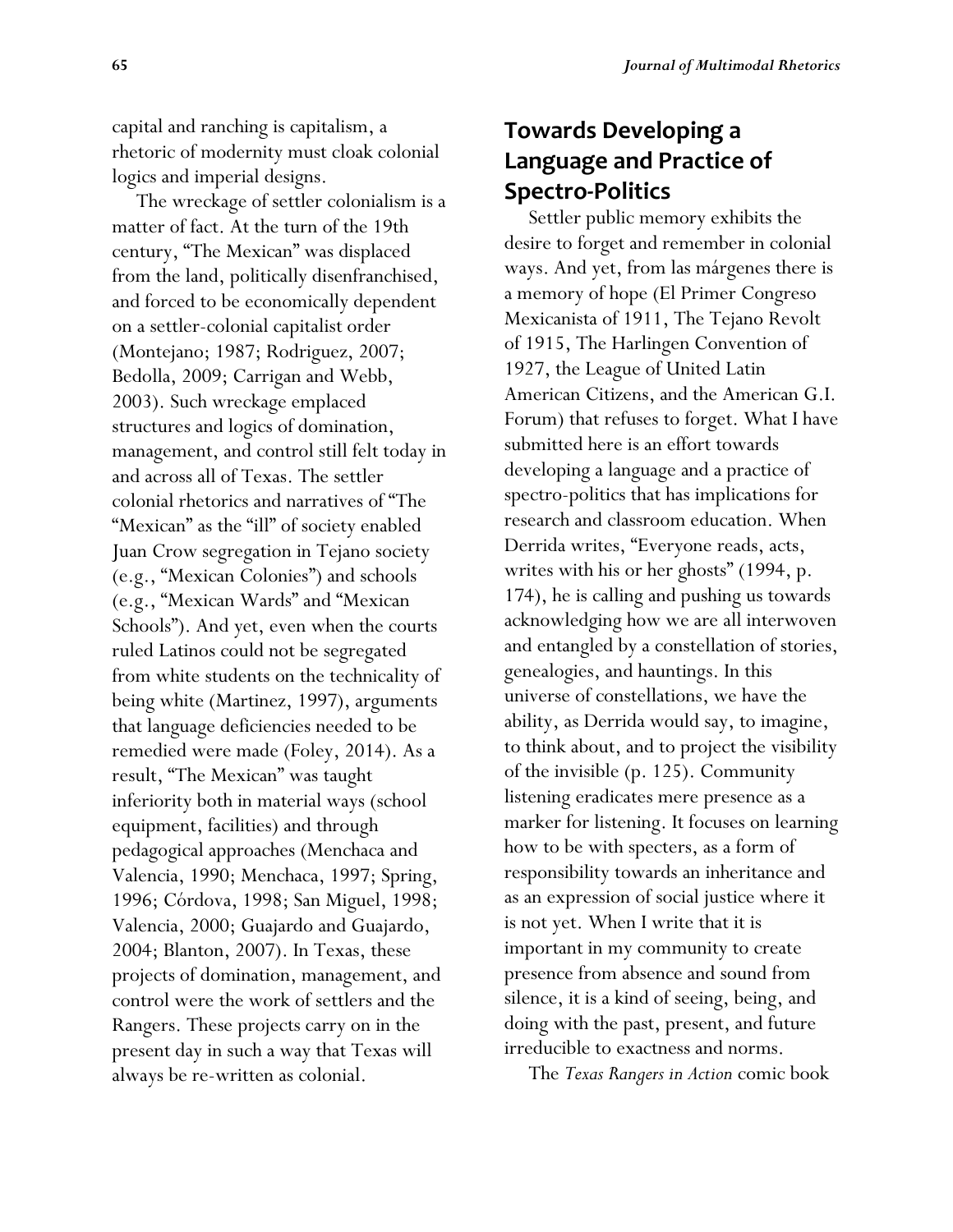and corridos are similar in that they do literacy and rhetorical work. Both can be brought into the classroom as examples of the ways in which public memory works. As we consider their ecological impact on shaping and informing ways of seeing, being, and doing, what I ask is that we learn how to re-listen and re-search in the memory of tragedy and hope so that we can make history matter to ourselves and students. What is at stake is humanity and being complicit in allowing the colonial to traffic in the normative.

No te dejes!

## **References**

- Aparicio, F. (2013). Popular music. In S. Bost & F. Aparicio (Eds.), *The Routledge companion to Latino/a literature* (pp. 229-239). New York, NY: Routledge.
- Banks, A. (2011). *Digital griots: African American rhetorics in a multimedia age.* Carbondale, IL: Southern Illinois University Press.
- Barker, E. (1910). Stephen F. Austin and the independence of Texas. *The Quarterly of the Texas State Historical Association*, *13*, 257-284.
- Bedolla, L. (2009). *Introduction to Latino politics in the U.S*. Cambridge, UK: Polity Press.
- Bello, T. (1997). Jefe de jefes [Recorded by Los Tigres del Norte]. On *Los Tigres del Norte Jefe de jefes* [CD]. Fonovisa.
- Berkhofer, R.F. (2011). *The white man's Indian: Images of the American Indian from Columbus to present*. New York, NY: Vintage Books.
- Blanton, C. (2007). *The strange career of bilingual education in Texas, 1836-1981*. College Station, TX: Texas A&M University Press.
- Blommaert, J., & Huang, A. (2009). Historical bodies and historical space. *Journal of Applied Linguistics, 6*(3), 1-16.
- Booth, W.C. (2004). *The rhetoric of rhetoric: The quest for effective communication*. Malden, MA: Blackwell Publishing.

Burton, M. (1885). *The squatter and the don: A novel descriptive of comtemporaneous occurences in California*. San Francisco, CA: C. Loyal.

- Certeau, M. (1988). *The writing of history*. New York, NY: Columbia University Press.
- Córdova, T. (1998). Power and knowledge: Colonialism in the academy. In C. Trujillo (Ed.), *Living Chicana theory* (pp. 17-45). Berkeley, CA: Third Woman Press.
- Cushman, E. (2013). Wampum, Sequoyan, and story: Decolonizing the digital archive. *College English*, *76*(2), 115-135.
- Deleuze, G., & Guattari, F. (1972). *Anti-Oedipus: Capitalism and schizophrenia*. Trans. by R. Hurley, M. Seem, & H. Lane. New York, NY: Continuum.
- Derrida, J. (1994). *Specters of Marx: The state of the debt, the work of mourning, and the new international*. New York, NY: Routledge.
- Elizondo, R. (n.d.). Corrido de Juan Cortina [Recorded by Oscar Chávez]. On Interpreta Canciones. [CD]. Universal Music Mexico.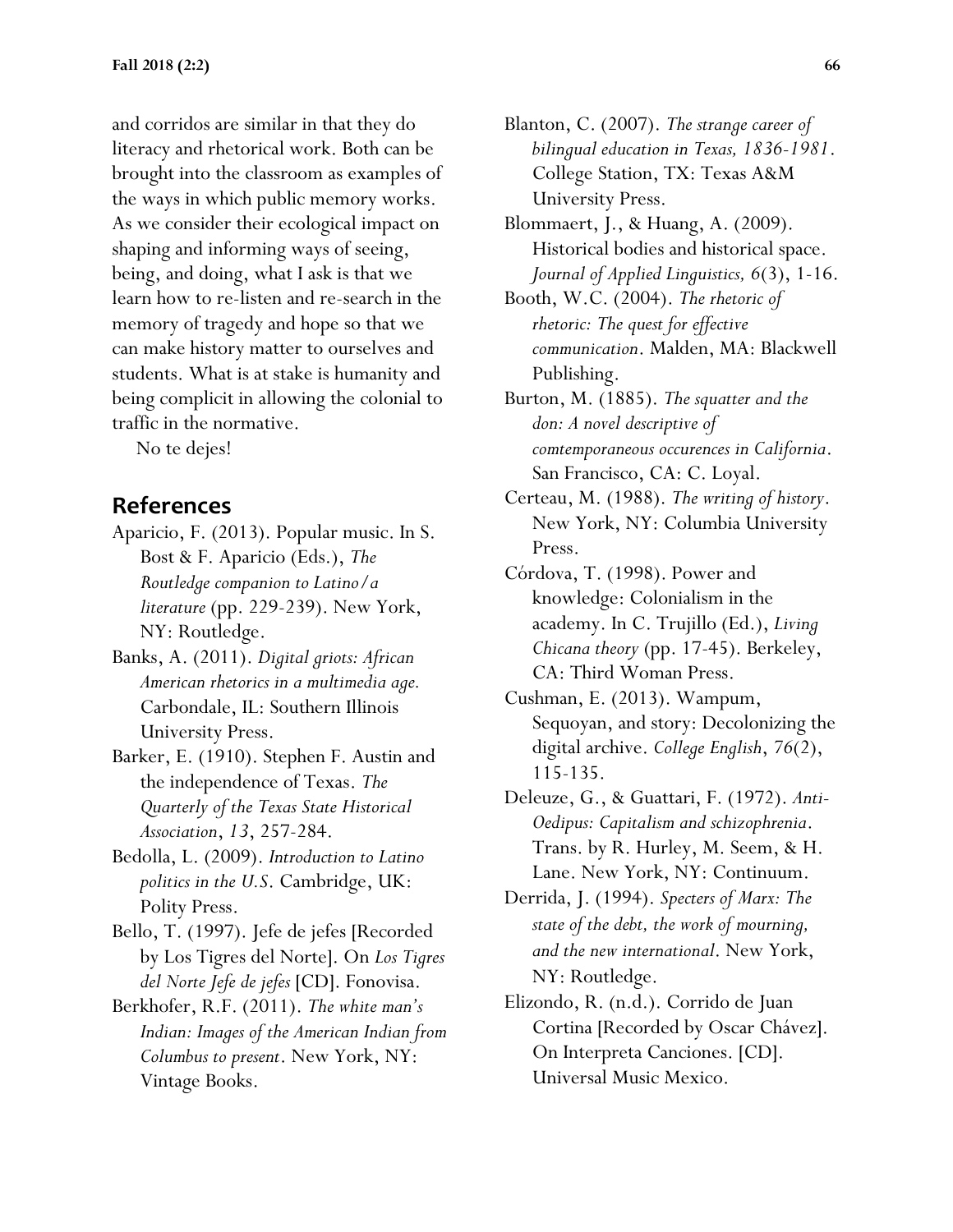- Foley, N. (2014). *White scourge: Mexicans, Blacks, and poor whites in Texas cotton culture*. Berkeley, CA: University of California Press.
- Garza, J., & Arrendondo, J.G. (n.d.) Pistoleros famosos [Recorded by Ramon Ayala]. On Historias Norteñas: 30 corridos. [CD]. Freddie Records.
- Gill, Joe. (1956-1967). *Texas Rangers in action*, no. 5-57, Retrieved from [https://www.comics.org](https://www.comics.org/)
- Golden, J.L., & Corbett, E.P.J. (1990). *The rhetoric of Blair, Campbell, and Whately*. Carbondale, IL: Southern Illinois University Press.
- Guajardo, M., & Guajardo, F. (2004). The impact of *Brown* on the brown of South Texas: A micropolitical perspective on the education of Mexican Americans in a South Texas community. *American Educational Research*, *41*(3), 501-526.
- Hämäläinen, P. (2008). *The Comanche empire*. New Haven, CT: Yale University Press.
- Herrera-Sobek, M. (1993). *The Mexican corrido: A feminist analysis*. Bloomington, IA: Indiana University Press.
- Ivey, D. (2010). *The Texas Rangers: A registry and history*. Jefferson, NC: McFarland & Company, Inc., Publishers.
- Lopez, W. (n.d.). Los rinches de Tejas [Recorded by Dueto Reynosa]. On chulas fronteras [Video Cassette]. Brazos Films.
- León, A de. (2010). *They called them greasers: Anglo attitudes toward Mexicans*

*in Texas, 1821-1900*. Austin, TX: University of Texas Press.

- Limón, J.E. (1992). M*exican ballads, Chicano poems: History and influence in Mexican American social poetry*. Berkeley, CA: University of California Press.
- Martinez, G. (1997). Mexican-Americans and whiteness. In R. Delgado & J. Stefancic (Eds), *Critical white studies: Looking behind the mirror* (pp. 210-213). Philadelphia, PA: Temple University Press.
- Menchaca, M. (1997). Early racist discourse: The roots of deficit thinking. In R. Valencia (Ed.), *The evolution of deficit thinking: Educational thought and practice* (pp. 13-40). New York, NY: Routledge.
- Menchaca, M., & Valencia, R. (1990). Anglo-Saxon ideologies in the 1920s-1930s: Their impact on segregation of Mexican students in California. *Anthropology & Education Quarterly*, *21*(3), 222-249.
- Mignolo, W. (2007). Delinking. *Cultural Studies*, *21*(2), 449-514.
- Montejano, D. (1987). *Anglos and Mexicans in the making of Texas, 1836-1986*. Austin, TX: University of Texas Press.
- Noe, M. (2009). The corrido: A border rhetoric. *College English*, *71*(6), 596- 605.
- Paredes, A. (1958). With his pistol in his hand: A border ballad and its hero. Austin, TX: University of Texas Press.
- Paredes, A. (1976). *A Texas-Mexican cancionero: Folksongs of the lower border.* Austin, TX: University of Texas Press.
- Paredes, A. (1990). *George Washington*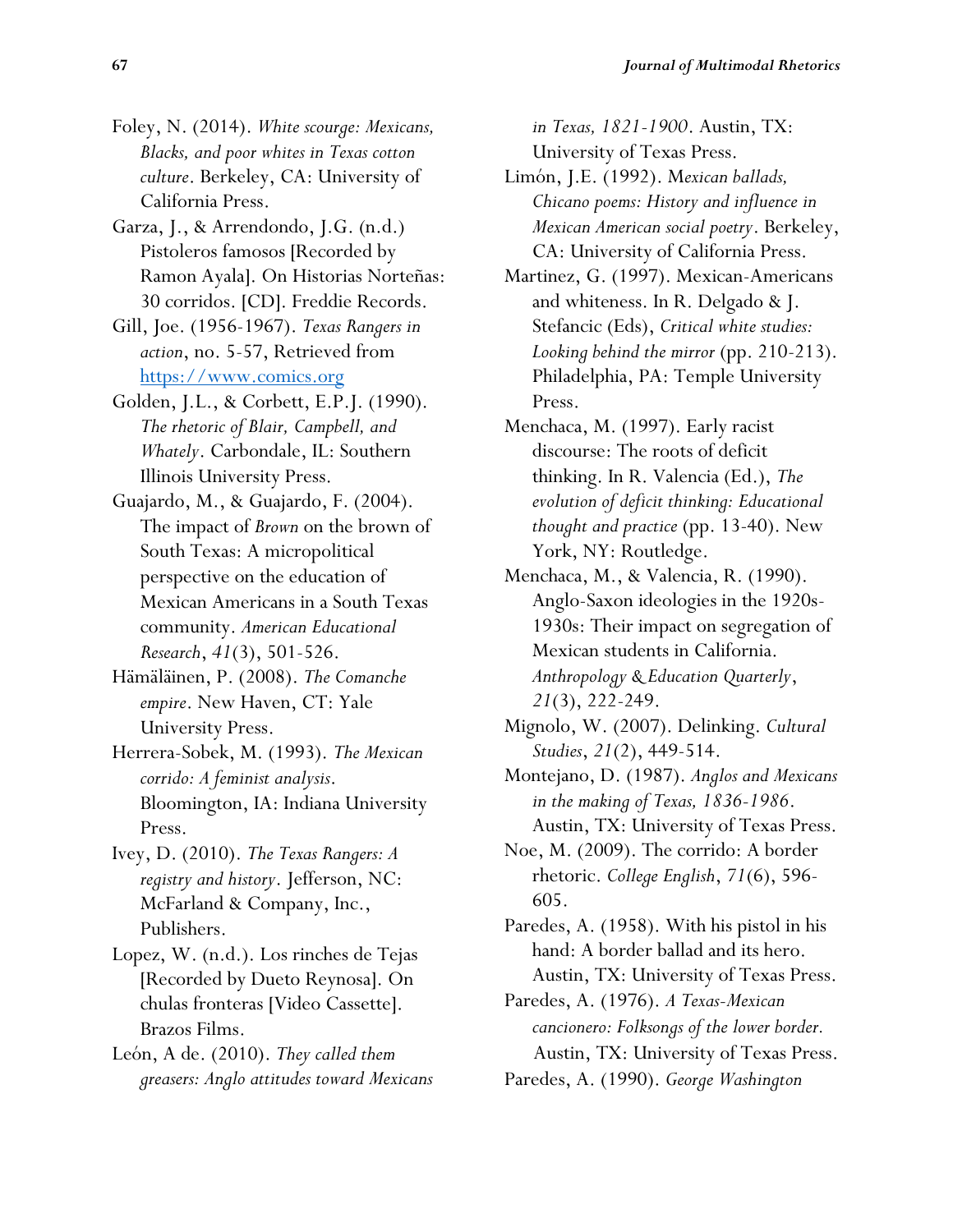*Gomez: A Mexicotexan novel*. Houston, TX: Arte Publico Press.

- Peña, M. (1985). *The Texas-Mexican conjunto: History of a working-class music*. Austin, TX: University of Texas Press.
- Quijano, A. (2007). Coloniality and modernity/rationality. *Cultural Studies*, *21*(2-3), 168-178.
- Ríos, C. (2017). Toward a corridista consciousness: Learning from one transnational youth's critical reading, writing, and performance of Mexican corridos. *Reading Research Quarterly*. 1- 17.
- Rodriguez, G. (2007). *Mongrels, bastards, orphans, and vagabonds: Mexican immigration and the future of race in America*. First Vintage Books.
- Rushdy, A. (2012). *The end of American lynching*. New Jersey: Rutgers University Press.
- San Miguel, G. (1998). Roused from our slumbers. In A. Darder, R.D. Torres,
- & H. Gutierrez (Eds.), *Latinos and education: A critical reader* (pp. 135- 157). New York, NY: Routledge.
- Sánchez, M. (2006). *Corridos in migrant memory*. Albuquerque, NM: University of New Mexico Press.
- Spring, J. (1996). *Deculturalization and the struggle for equality: A brief history of the education of dominated cultures in the United States*. New York, NY: McGraw-Hill.
- Texas Department of Public Safety. Historical development. Retrieved from

[https://www.dps.texas.gov/TexasRa](https://www.dps.texas.gov/TexasRangers/HistoricalDevelopment.htm) [ngers/HistoricalDevelopment.htm](https://www.dps.texas.gov/TexasRangers/HistoricalDevelopment.htm)

- Thompson, J. (2010). Cortina, Juan Nepomuceno. Handbook of Texas online. Retrieved from [http://www.tshaonline.org/handboo](http://www.tshaonline.org/handbook/online/articles/fco73) [k/online/articles/fco73](http://www.tshaonline.org/handbook/online/articles/fco73)
- Valencia, R.R. (2000). Inequalities and the schooling of minority students in Texas: Historical and contemporary conditions. *Hispanic Journal of Behavioral Sciences*, *22*, 445-459.
- Villanueva. N. (2017). *The lynching of Mexicans in the Texas borderlands*. Albuquerque, NM: University of New Mexico Press.
- Webb, W.P. (1989). *The Texas Rangers: A century of frontier defense*. Austin, TX: University of Texas Press.
- Wingard, J. (2013). *Branded bodies, rhetoric, and the neoliberal nation-state*. Lanham: Lexington Books.
- Wolfe, P. (2006). Settler colonialism and the elimination of the native. *Journal of Genocide Research*, *8*(4), 387-409.

## **Acknowledgements**

Thanks need to be given to Christina Cedillo for believing in the project. To the students in the Cultural Rhetorics class at Texas A&M Commerce and their professor Jessica Pauszek, thank you for inviting me to talk on the piece and engaging with it. Lastly, thank you to Jaime Mejia for offering critical feedback.